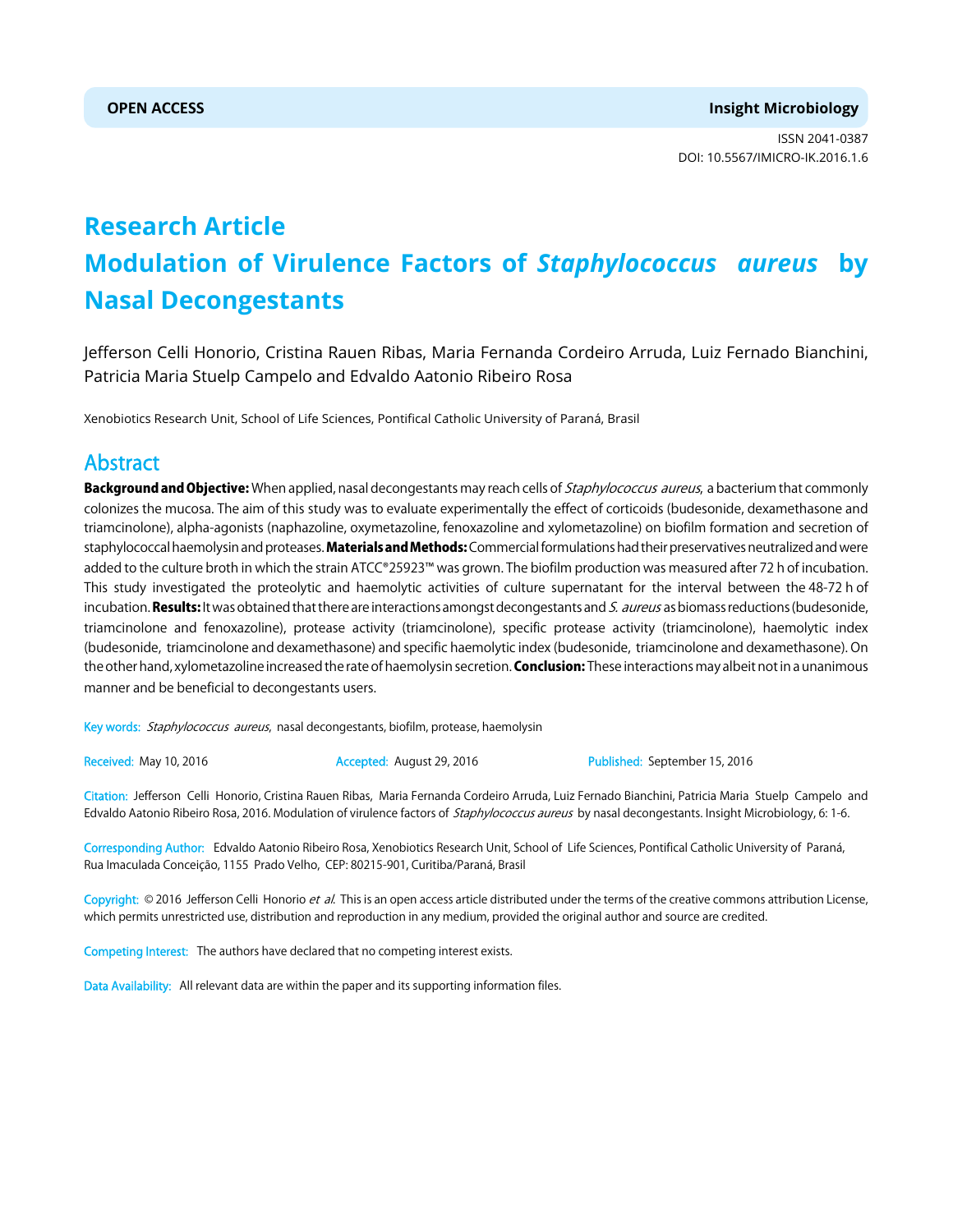## INTRODUCTION

Nasal decongestants are among the most commonly dispensed prescriptions in retail pharmacy and its global market moves about US\$ 7 billion year<sup>-1</sup> and alpha-adrenergic agonists and corticosteroids for local release correspond to approximately 70% of this market<sup>1</sup>.

Nostrils, local application of pharmaceutical forms of decongestants are areas normally colonized by Staphylococcus aureus even in healthy individuals<sup>2-5</sup>. This nasal colonization has been identified as a risk factor for later development of endogenous infections<sup>6,7</sup>. Therefore, the influence of these drugs on nasal  $S$ . *aureus* populations deserves a better evaluation.

The aim of this study was to evaluate whether local release of corticosteroids (budesonide, dexamethasone and triamcinolone) and  $\alpha$ -adrenergic agonists (naphazoline, oxymetazoline, fenoxazoline and xylometazoline) in the formulation of numerous decongestants interfere with (i) Biofilm formation, (ii) Production of staphylococcal haemolysin and (iii) Proteases.

#### MATERIAL AND METHODS

The conduct of this study was approved by the institutional committee of ethics in study (protocol 6128/11) and blood donors were informed about the meaning of the study and of possible risks.

The concentrations of steroids in commercial formulations are 640  $\mu$ g mL<sup>-1</sup> budesonide, 546  $\mu$ g mL<sup>-1</sup> dexamethasone disodium phosphate and 400  $\mu$ g mL<sup>-1</sup> triamcinolone acetonide according to information provided by the manufacturers. In the case of dexamethasone as the nebulizer formulation also contains phenylephrine and neomycin, this study use the injectable formulation with concentration adjusted to mimic the nasal spray. The concentrations of decongestants containing are 1 mg  $mL^{-1}$ naphazoline, 500 µg mL<sup>-1</sup> oxymetazoline, 1 mg mL<sup>-1</sup> fenoxazoline and 1 mg mL $^{-1}$  xylometazoline according to information provided by the manufacturers.

It was employed the S. aureus ATCC®25923™ which is a reference strain for antimicrobial testing.

Neutralization of preservatives: Preservatives in nasal decongestants were neutralized to avoid any bias in the results. The preservatives used in the formulations are benzalkonium chloride and parabens which neutralization was carried out with the letheen broth used to grow the bacterium.

**Preparation of strain:** Staphylococcus aureus was grown in BHI broth at 37 $\degree$ C, 150 rpm, capnophilic conditions (80% N<sub>2</sub>, 10%  $O_2$  and 10% CO<sub>2</sub>) for 24 h. Grown cells were resuspended in sterile water until turbidity near to tube No. 0.5 of McFarland standards which corresponds to approximately<sup>8</sup> to 1 $\times$ 10 $^{\rm 8}$  CFU mL $^{-1}$ .

Determination of the inhibitory activity: Amounts of 25.7 mg of Letheen broth powder were diluted in 1 mL of each decongestant and in 1 mL of deionized water for control. All solutions were filtered in membrane  $(0.22 \mu m)$  porous size) and collected in sterile tubes. Aliquots of 100  $\mu$ L of bacterial suspension were added to each tube that were incubated at 37 $\degree$ C in 10% CO<sub>2</sub> for 24 h. Microbial growth were assessed visually and compared with control tube<sup>9</sup>.

Biofilm formation: As the bacterium grew in all concentrated decongestant solutions concluded that Minimum Inhibitory Concentrations (MICs) if any should be above those found in commercial presentations. Then, decongestants were used at a final concentration of 1:10 commercial formulation diluted in Letheen Broth (LB). As a control, used LB without decongestants. Preparations were filtered through a membrane (0.22 µm porous size) and collected in sterile bottles. Twenty-four wells polystyrene plates received 1 mL aliquots of bacterial suspension ( $\sim$ 1 $\times$ 10<sup>8</sup> CFU mL<sup>-1</sup>) and were incubated in normoxia at  $37^{\circ}$ C and 100 rpm. After 2 h, wells were washed with sterile water and 1 mL aliquots of LB with decongestants were added. Plates were statically incubated at 37°C in capnophilic conditions in order to mimic nostril's surface conditions. After 24 h, supernatants were aspirated and each well received new 1 mL aliquots of LB with decongestants. Plates returned to incubation for more 24 h at  $37^{\circ}$ C in capnophilic conditions. This step was repeated once more. After 72 h of incubation, supernatants were carefully aspirated and transferred to sterile 2 mL microtubes which were centrifuged at  $10,000 \times g$ . Biofilm supernatants were analyzed for haemolytic and proteolytic activities.

Biofilms were stained with 50 µL of 0.4% crystal violet (in 12% EtOH) for 5 min. Each plaque was gently washed until the supernatant stayed clear and with no dye. Biofilm biomasses were estimated colorimetrically at 595 nm after elution with 1% SDS.

Haemolytic activity: Aliquots 30 mL of blood were collected from healthy male donors. Cellular content was washed with Hanks balanced salt solution (HBSS: 4.2 mM NaHCO $_3$ , 5 mM KCl, 0.4 mM KH<sub>2</sub>PO<sub>4</sub>, 138 mM NaCl, 0.34 mM Na<sub>2</sub>HPO<sub>4</sub>, 5 mM glucose and pH 7.0). Red cell preparations were performed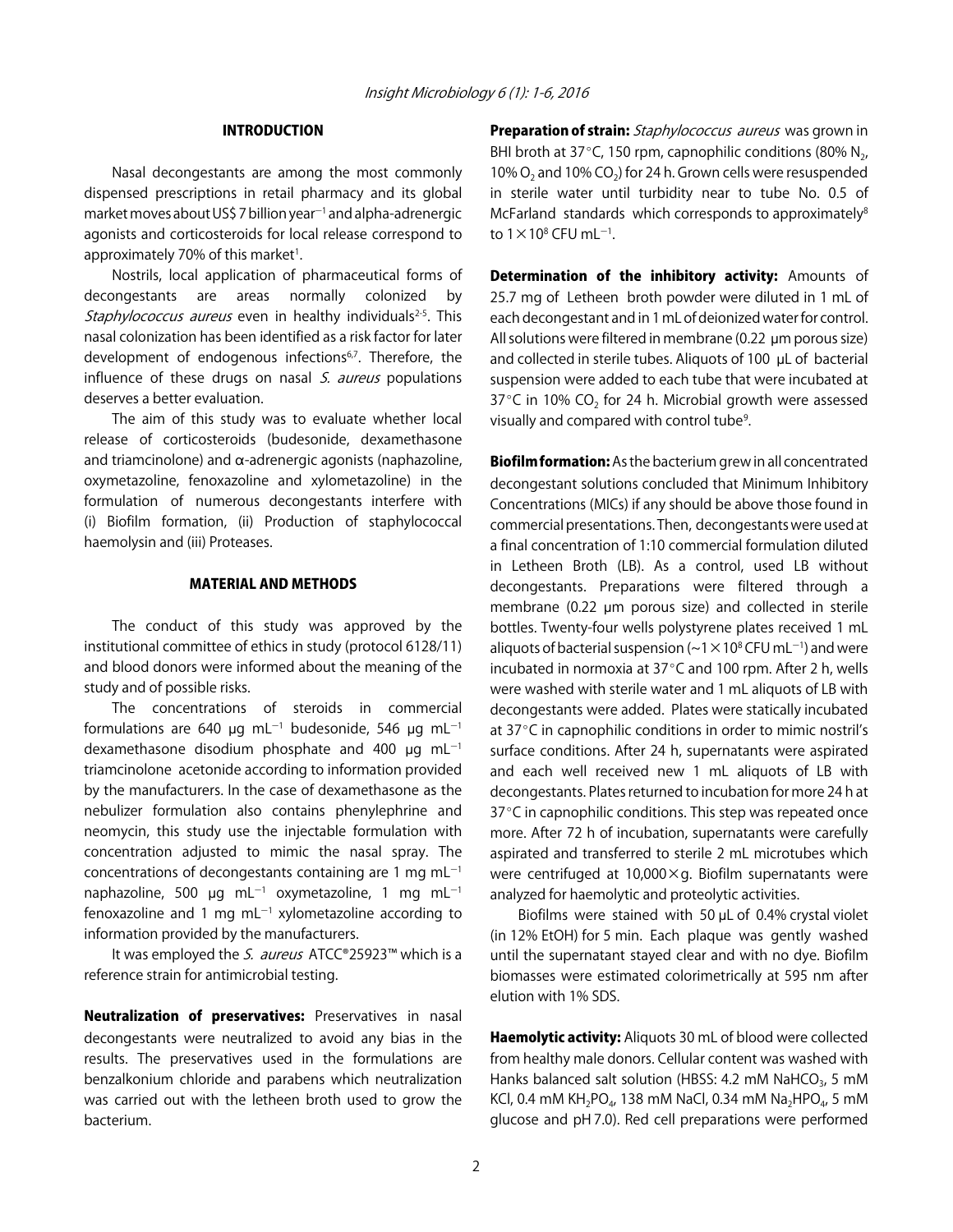within the 1 h after collection and experiments were performed in the period upto 4 h post-purification<sup>10</sup>.

Erythrocyte preparations with 40% haematocrit were mixed (1:1) with biofilm supernatants and shaken gently at  $37^{\circ}$ C for 16 h in capnophilic conditions. Haemolytic activities of supernatants of biofilms were determined by colorimetrically at 545 nm. Indexes of haemolysis (IH) were determined as ratios of haemoglobin released in experimental groups compared with those released by erythrocytes (40% haematocrit) combined (1:1) with letheen broth (Prepared in 2 M HCl).

Specific haemolytic indices were determined by dividing the haemolytic activity by estimated biomasses  $(1SH = H1 \text{ biomass}^{-1}).$ 

Proteolytic activity: Azocasein was dissolved at 5 mg mL<sup>-1</sup> in a buffer containing 50 mM tris-HCl (pH 5.0), 200 mM NaCl, 5 mM CaCl<sub>2</sub>, 0.05% triton X-100 and 0.01% sodium azide. Aliquots of 400 µL of such solution were mixed with 100 µL of biofilm supernatants and left to incubate for 2 h at  $37^{\circ}$ C. Protein digestions were stopped by adding 150  $\mu$ L of 20% trichloroacetic acid and rapid mixing. After 30 min at room temperature, tubes were centrifuged at  $16,000 \times g$  (3 min) and the pellets were discarded. Supernatants were mixed with equal volumes of 1 M NaOH and  $OD_{440 \text{ nm}}$  were determined.

One unit of enzyme activity was arbitrarily defined as the amount of enzyme required to increase the absorbance in  $0.001$  min<sup>-1</sup> of digestion. The specific proteolytic activity was calculated to provide the amount of enzyme units by the absorbance of crystal violet retained in biofilms.

Statistical analysis: All tests described above were carried out in triplicate in at least three different situations. Numeric data were tabulated in MSExcel® spreadsheets (Microsoft Co.). Data were tested for normality of distribution by the Levene index and submitted to simultaneous multiple comparisons by the Tukey test. A threshold of 0.05 was considered to establish statistical differences between groups.

#### RESULTS AND DISCUSSION

Locally active corticosteroids and alpha-agonists are commonly indicated as accessories in the therapy of chronic sinusitis<sup>11,12</sup>. However, there are indications that their abuse may lead to an increase in the population of S. aureus with direct involvement in events of rhinosinusitis<sup>13</sup>. A relationship between these drugs and bacterial virulence has not yet been fully established which makes this a pioneering study in the field and even being a screening study.

General consideration about drug concentrations: Since, decongestants did not decrease planktonic growth, it has been inferred that MICs were not obtained. The subsequent tests were performed at concentrations 10-fold lower than those of the commercial formulations. This was taken arbitrarily since, it does not have any information about the mucosal retained concentrations after instillation and clearance of such formulations.

Locally active corticosteroids: Dexamethasone has increased the average biomass of biofilms ( $p = 0.0062$ ). However, exposure to triamcinolone (p<0.0001) and budesonide (p<0.0001) decreased the final biomasses in Fig. 1 and 2. In principle, any inhibitory activity of these steroids on S. aureus has not been expected since, these drugs are used for purposes such as clearing the airways<sup>14</sup>, reducing symptoms of allergies<sup>15</sup> and decreasing postoperative edema<sup>16</sup> without any reference to a supposed antimicrobial activity. However, De Vries *et al*.<sup>17</sup> have already obtained that a budesonide-based formulation reduced bacterial growth. From a therapeutic perspective such anti-biofilm property is appreciable because in addition to its primary function as a decongestant and it could also control the pathogen growth. Nevertheless, as commercial formulations containing benzalkonium chloride and parabens were employed, it became plausible to hypothesize that such preservatives have compromised the growth. It had even been previously proposed as an explanation for the antibacterial activity in "de Vrie's" manuscript. However, there is well-founded evidence that components of the letheen broth eradicate antimicrobial action of preservatives $18-20$ . In addition, the manufacturer states do not add any preservative in the budesonide-containing formulation.

Triamcinolone induced a remarkable reduction of proteolytic activity compared to control (p<0.0001) (Fig. 1). Also, in relation to this parameter, budesonide and dexamethasone did not diverge from each other ( $p = 0.8050$ ) or in relation to control ( $p \ge 0.1525$ ). As triamcinolone promoted concomitant reduction in biomass and proteolytic activity, it was incurred in decreased specific proteolytic activity. It might be interpreted as a reduction in the rate of proteases secretion by bacterial load. This side effect should be further explored because it seems to be beneficial. On the other hand, the specific proteolytic activity of budesonide was far superior to control ( $p = 0.9125$ ). Despite the reduction of biomass and the glucocorticoid maintained unchanged the protease secretion rate. This finding deserves some attention since, budesonide is considered as a safe drug<sup>21-24</sup>.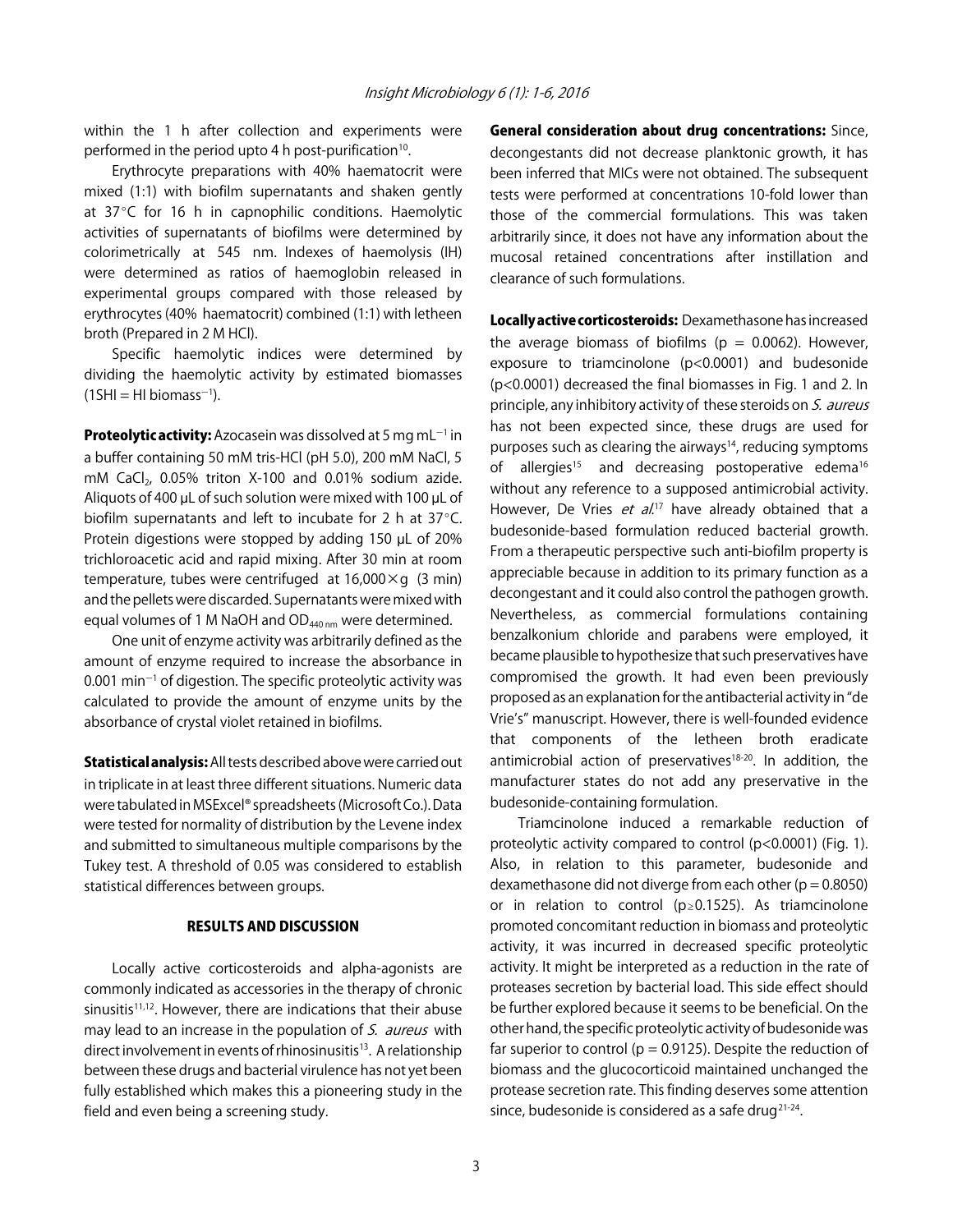

Fig. 1: Cartesian distribution of proteolytic activities of supernatants by biomasses of 48-72 h old Staphylococcus aureus ATCC®25923™ biofilms grown in presence of nasal decongestants. Dotted areas surrounding arithmetical averages indicate 95% confidence intervals for proteolytic activities (y axis) vs biomasses (x axis). SPA: Specific proteolytic activities (proteolytic activity×biomass<sup>-1</sup>). Different majuscule letters A, B, C and D after drug names indicate differences (Tukey test, p<0.05) for proteolytic activities. Different minuscule letters a, b, c and d after drug names indicate differences (Tukey test, p<0.05) for biomasses. Different majuscule letters Y, W, X and Z after SPA indicate differences (Tukey test, p<0.05) for such parameter



Fig. 2: Cartesian distribution of haemolytic indexes of supernatants by biomasses of 48-72 h old Staphylococcus aureus ATCC®25923™ biofilms grown in presence of nasal decongestants. Dotted areas surrounding arithmetical averages indicate 95% confidence intervals for haemolytic activities (y axis) vs biomasses (x axis). SHI: Specific haemolytic indexes (haemolytic index×biomass<sup>-1</sup>). Different majuscule letters A, B, C and D after drug names indicate differences (Tukey test, p<0.05) for haemolytic indexes. Different minuscule letters a, b, c and d after drug names indicate differences (Tukey test, p<0.05) for biomasses. Different majuscule letters V, Y, W, X and Z after SHI indicate differences (Tukey test, p<0.05) for such parameter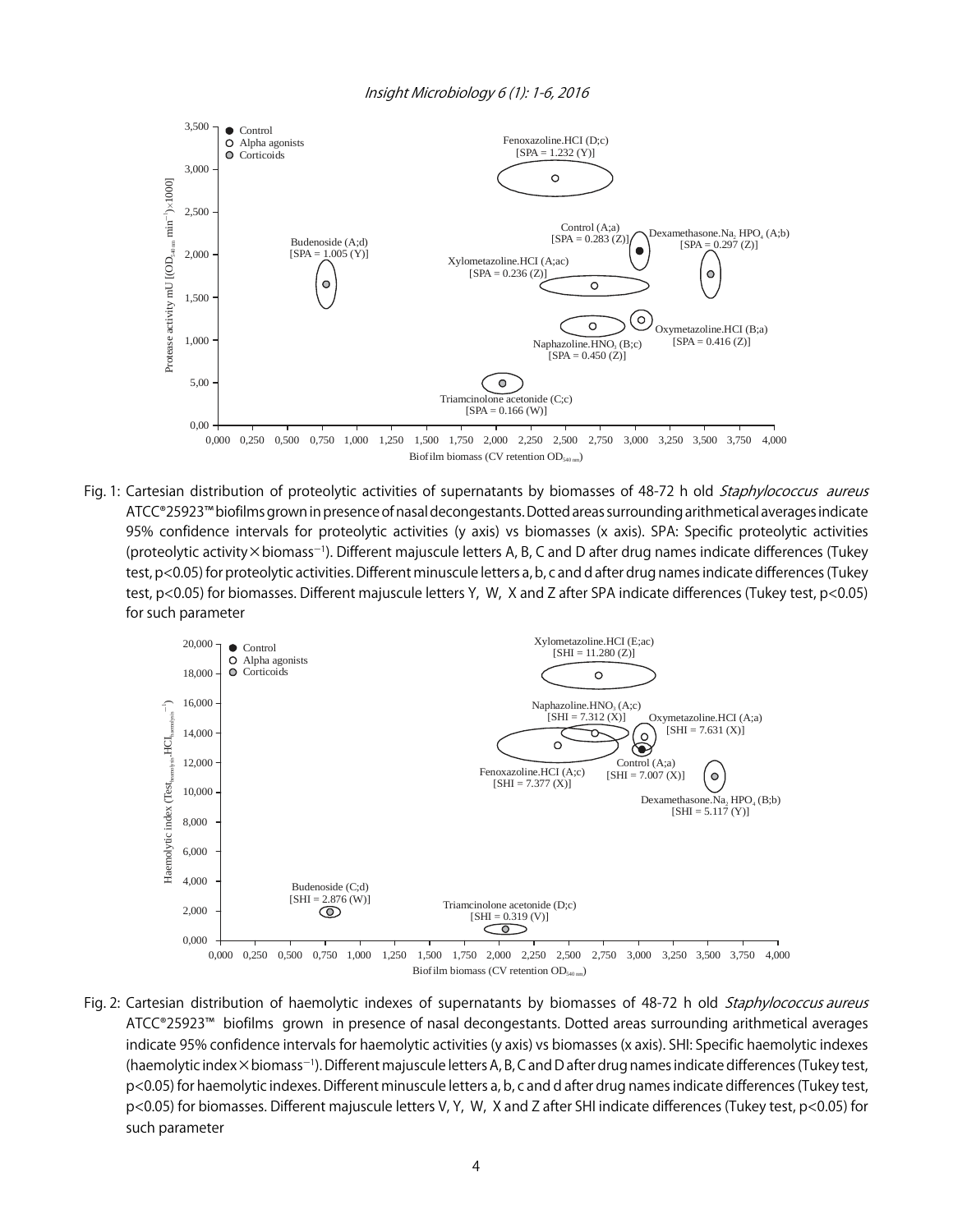Interestingly, the three steroids promoted significant reductions in haemolytic behavior when compared to control ( $p \le 0.0239$ ) with 18.23% for dexamethasone, 88.24% for budesonide and 97.18% for triamcinolone (Fig. 2). These reductions reflect in specific haemolytic activities that also were decreased ( $p \le 0.01034$ ).

Reductions in haemolytic indexes and in specific proteolytic activities are very interesting and corroborate with previous assumption that some steroid molecules can promote "Detoxification" of staphylococcal alpha-toxin (alpha-haemolysin)<sup>25,26</sup>, a pore-forming toxin that acts on membranes of target cells<sup>27</sup> depending on a specific activation by purinergic signaling<sup>28</sup>.

The mechanisms by which the steroid-dependent inhibition of  $\alpha$ -toxin occurs are not completely understood. It is believed that the toxin affects punctually the membrane fluidity inserting itself into phosphatidylcholine portion<sup>29</sup>. Steroids can compete for the binding sites of the  $\alpha$ -toxin. In addition, this binding competition can reduce the amount of caveolin molecules necessary for the activity of the  $\alpha$ -toxin and resulting in fewer erythrocytes lysed because of pore formation by  $\alpha$ -toxin<sup>30</sup>.

Alpha-agonists: There has occurred a slight reduction in turbidity of cultures under the influence of fenoxazoline (data not quantified). However, this reduction has not been considered as a significant fact because turbidity remained considerable.

Oxymetazoline, naphazoline and xylometazoline induced average biofilm masses that did not vary among themselves (p>0.050) as well as compared to control (p>0.050). However, exposure to fenoxazoline led to a reduced biomass when compared with control and oxymetazoline (p<0.050) but not with naphazoline and xylometazoline (p>0.050) (Fig. 1). Any inhibitory activity of fenoxazoline was not expected since, this drug is indicated only for airways clearing $31$  and as vasoconstrictor eye drops $32$  without any mention of an alleged antimicrobial activity. From a therapeutic perspective, this antimicrobial property could be appreciable, since in addition to its primary function as a decongestant it could also reduce the growth of a recognized pathogen. Moreover, as preservative neutralization was performed and reductions in biofilm/planktonic populations were not observed for other decongestants which also contains benzalkonium chloride at close concentrations and any influence of preservatives was not taken in account.

Fenoxazoline was the agonist that showed increments in specific proteolytic activity (p<0.050) (Fig. 1). This implies that with less cells, inversely and greater amounts of proteases

were secreted. The mechanisms by which this phenomenon occurs are to be established in future studies, once this study only screened for virulence shifts and not to infer mechanisms of action.

It was observed that xylometazoline promoted significant increases in specific haemolytic index (Fig. 2). This is due to the induction of increased secretion of haemolysins and not to reductions in biomass. Naphazoline and fenoxazoline occupied an intermediate in this index as result of reduction in biomass with maintenance of haemolytic indexes.

### **CONCLUSION**

This study concluded that an interaction amongst decongestants assessed and S. aureus can be beneficial to the patient because they promote, albeit not unanimous, biomass reductions (budesonide, triamcinolone and fenoxazoline), protease activity (triamcinolone), specific protease activity (triamcinolone), haemolytic index (budesonide, triamcinolone and dexamethasone) and specific haemolytic index (budesonide, triamcinolone and dexamethasone). On the other hand, xylometazoline increased the rate of haemolysin secretion.

#### **REFERENCES**

- 1. Pacaud, H., 2009. Valois pharma finds a new side to nasal spray pumps. Europe's Packaging Magazine, May 18, 2009. http://www.packagingtoday.co.uk/features/featurethink-la teral/
- 2. Chen, C.J., S.C. Wang, H.Y. Chang and Y.C. Huang, 2013. Longitudinal analysis of methicillin-resistant and methicillin-susceptible Staphylococcus aureus carriage in healthy adolescents. J. Clin. Microbiol., 51: 2508-2514.
- 3. Frank, D.N., L.M. Feazel, M.T. Bessesen, C.S. Price, E.N. Janoff and N.R. Pace, 2010. The human nasal microbiota and Staphylococcus aureus carriage. PLoS One, Vol. 5. 10.1371/journal.pone.0010598.
- 4. Verhoeven, P.O., F. Grattard, A. Carricajo, F. Lucht and C. Cazorla et al., 2012. Quantification by real-time PCR assay of *Staphylococcus aureus* load: A useful tool for rapidly identifying persistent nasal carriers. J. Clin. Microbiol., 50: 2063-2065.
- 5. Zanger, P., D. Nurjadi, B. Vath and P.G. Kremsner, 2011. Persistent nasal carriage of Staphylococcus aureus is associated with deficient induction of human  $\beta$ -defensin 3 after sterile wounding of healthy skin in vivo. Infect. Immunity, 79: 2658-2662.
- 6. Stenehjem, E. and D. Rimland, 2013. MRSA nasal colonization burden and risk of MRSA infection. Am. J. Infect. Control,  $41.405 - 410$